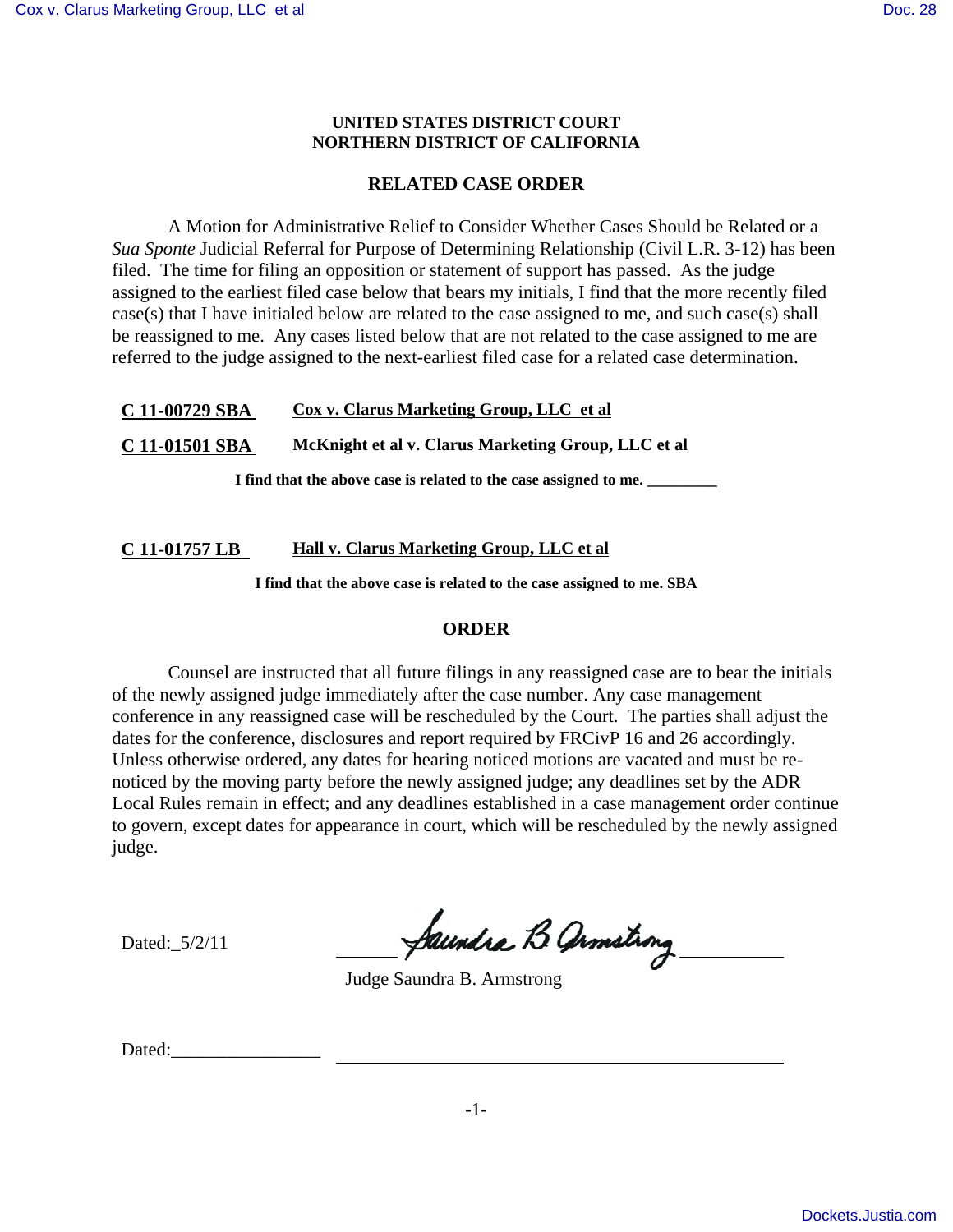Judge Saundra B. Armstrong